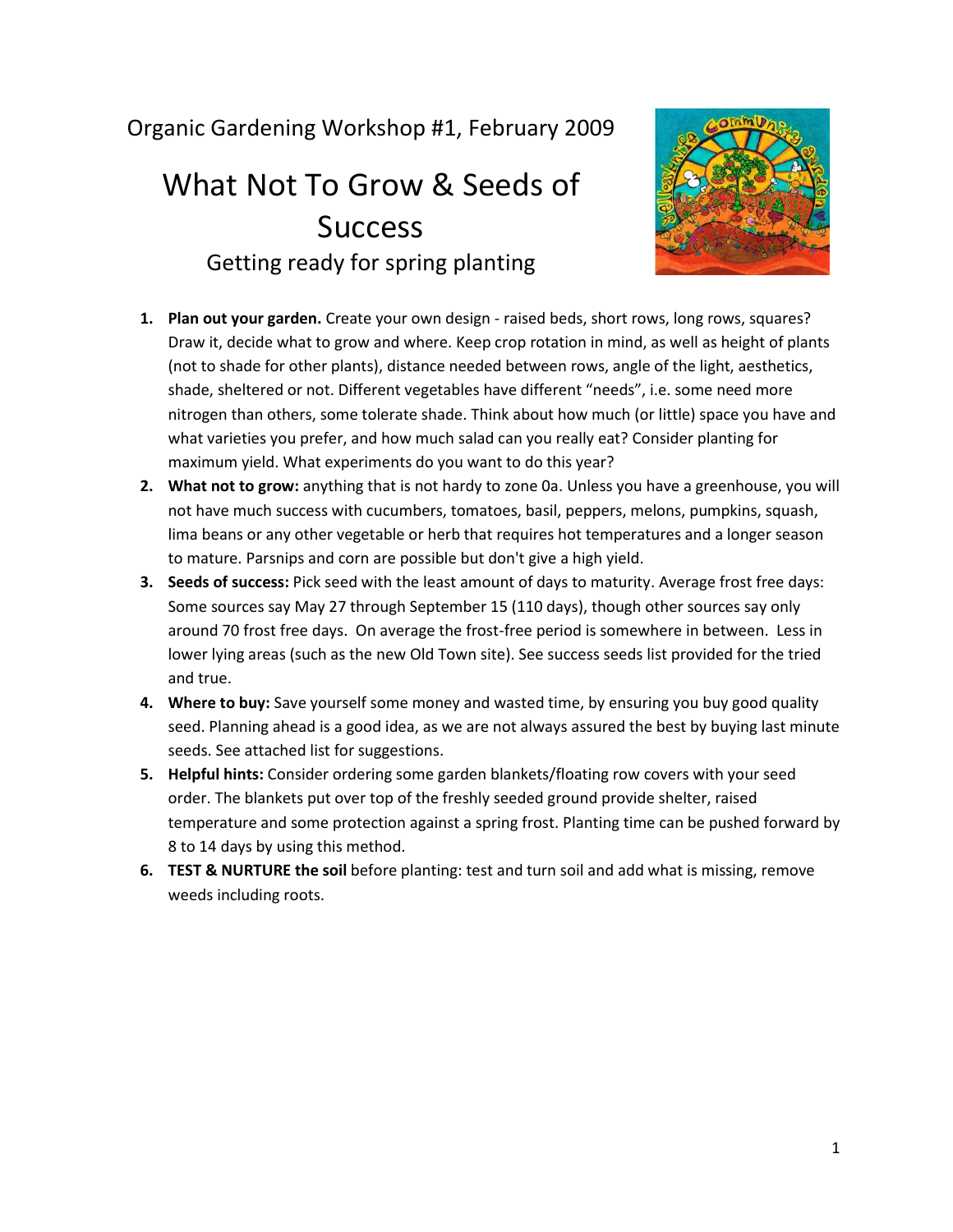## Seeds of Success Resource List Lone Sorensen

|                                                                                   | Potatoes: Yukon Gold, consistently grows large, some scab.                                                      |
|-----------------------------------------------------------------------------------|-----------------------------------------------------------------------------------------------------------------|
|                                                                                   | Superior, a good early potato.                                                                                  |
|                                                                                   | Pontiac Red (tends to have some scab and not grow very big). Red Norland grows bigger.                          |
|                                                                                   | Red fingerling (Arctic Farmer) is reported to be excellent.                                                     |
|                                                                                   | Banana, small, but beautifully tasting, closer to original potato than others.                                  |
|                                                                                   | Blue, tends to have lots of scab, and "floury" when boiled, not recommended.                                    |
|                                                                                   | Good place to order: Eagle Creek Seeds or T&T Seeds.                                                            |
| Carrots:                                                                          | Healthmaster, high in beta carotene, grows consistently well, large and crisp                                   |
|                                                                                   | Atomic Red, red colour, good tasting and grows to good size. Sweetness does                                     |
|                                                                                   | not do as well. Do you want good storage or just summer carrots?                                                |
| Lettuce:                                                                          | Mesclun Mix from Vesey's, any Romaine will do well, from seed or seedling.                                      |
| <b>Beets:</b>                                                                     | Any regular round beet will do ok. Beets like well-fed soil, lots of space.                                     |
| Peas:                                                                             | Regular peas: an early pea such as Spring (with the least amount of days to maturity). Green                    |
|                                                                                   | Arrow is a bit later and grows really well.                                                                     |
|                                                                                   | The only one that has not done well for me is a Laxton. Tall telephone is good, keeps                           |
|                                                                                   | producing, as is any snap pea and snow pea.                                                                     |
|                                                                                   | Broccoli: Plant seedling in late May or early June. I just buy seedlings. Big feeder, will tolerate liquid fish |
|                                                                                   | fertilizer.                                                                                                     |
| <b>Beans:</b>                                                                     | Provider. It's simply the best, but it needs to be babied with floating row cover until the                     |
|                                                                                   | temperature gets hot.                                                                                           |
| Swiss Chard: Best grown from seedling. Can be seeded directly, but takes a while. |                                                                                                                 |
| Dill:                                                                             | Seed directly and thickly, cut when 3 to 4 inches for baby dill.                                                |
|                                                                                   | Cabbage: Grows well, but big feeder. Plant as seedlings.                                                        |
|                                                                                   | Turnips: Do well, but need good soil and space. Rutabaga is better for storing.                                 |
|                                                                                   |                                                                                                                 |